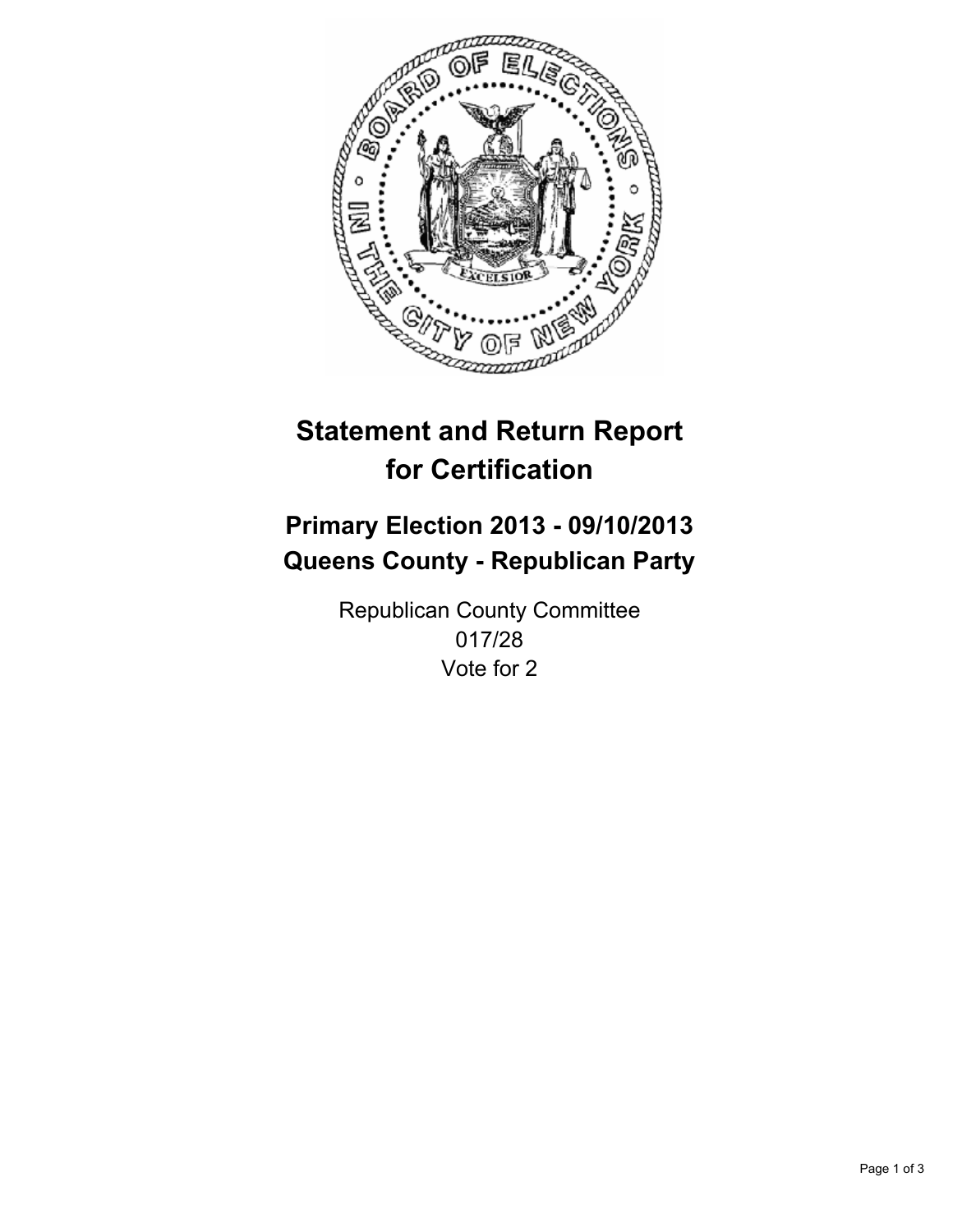

## **Assembly District 28**

| ABSENTEE/MILITARY<br><b>FEDERAL</b> | 2<br>0   |
|-------------------------------------|----------|
|                                     |          |
|                                     |          |
| SPECIAL PRESIDENTIAL                | 0        |
| <b>AFFIDAVIT</b>                    | $\Omega$ |
| <b>BARBARA MCCABE</b>               | 10       |
| <b>WILLIAM E. STEINMANN</b>         | 10       |
| <b>RAMONA REYES</b>                 | 10       |
| <b>ELANA GERBER</b>                 | 7        |
| <b>Total Votes</b>                  | 37       |